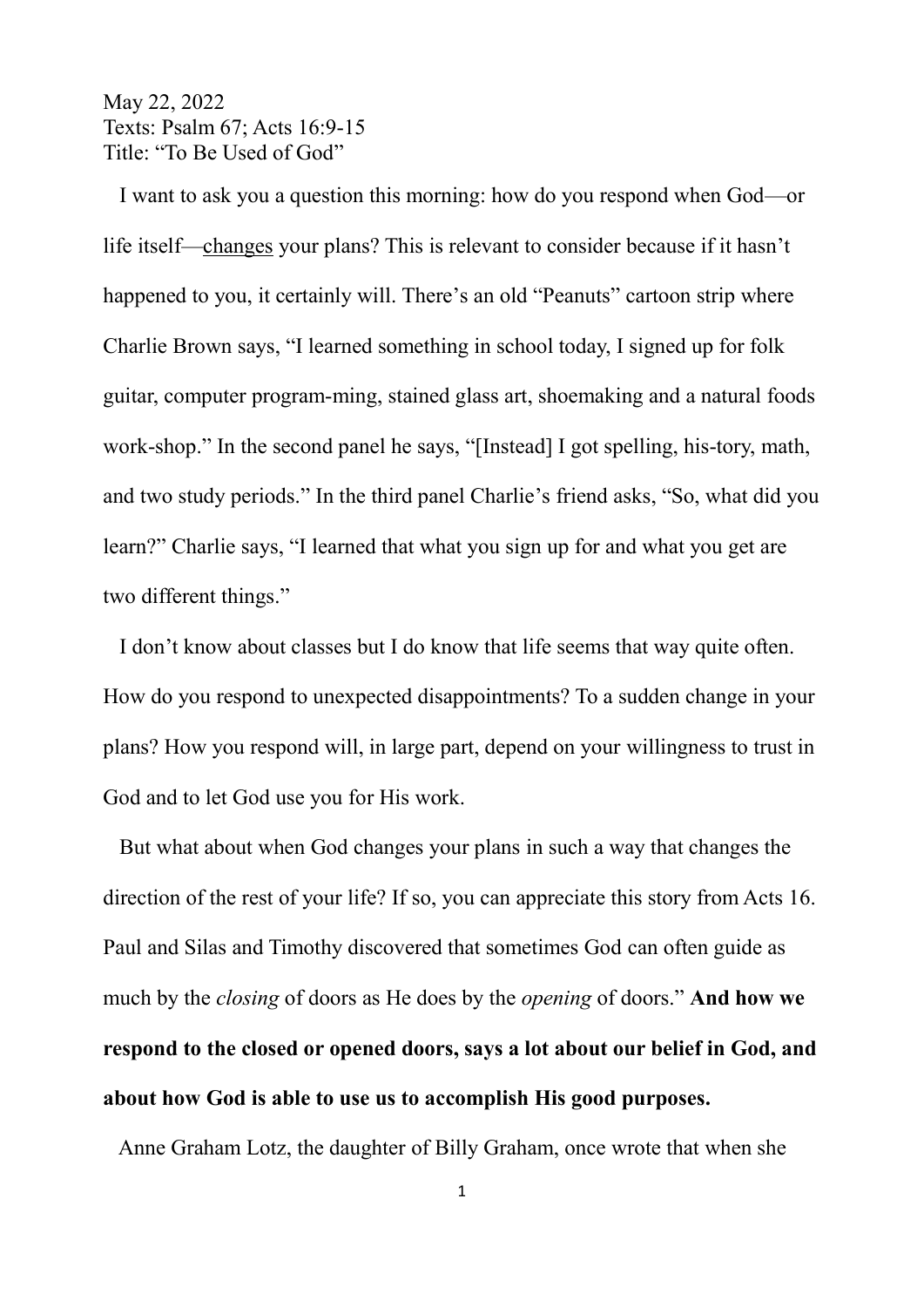faces a difficult situation or a closed door, she doesn't ask God, "Why?" It doesn't do any good to ask why, she says. Instead, she asks, "What are you trying to teach me through this, Lord?"

 God's ways are higher than our ways, and God's thoughts are higher than our thoughts. If you're waiting around for God to answer that question, "Why?" you can end up bitter and find yourself withdrawing from God. But if you change the question to "What are you trying to teach me through it," you remain open to God's working in you because God is still working in every circumstance, no matter how strange or painful they are.

 **And that brings me to the central question of this scripture lesson today: Do you expect God to do something important with your life?** Yes, even today, at this time in your life.

 Paul and his companions trusted that God would act through them wherever they were. So when Paul dreamed of a man from Macedonia begging for help, he and his companions headed straight in that direction. They ended up in the city of Philippi. And they set out to find a group of Jewish men to share Jesus' message with. And once again, God changed their plans. Instead, they came across a small group of women gathered by a river, praying. Was this *really* God's big mission opportunity for them? After all women ranked pretty low in the society of the day. But God, of course, works through all kinds of people in all kinds of circumstances.

I read the story of Pastor Chuck Smith, who led a small church in Costa Mesa,

2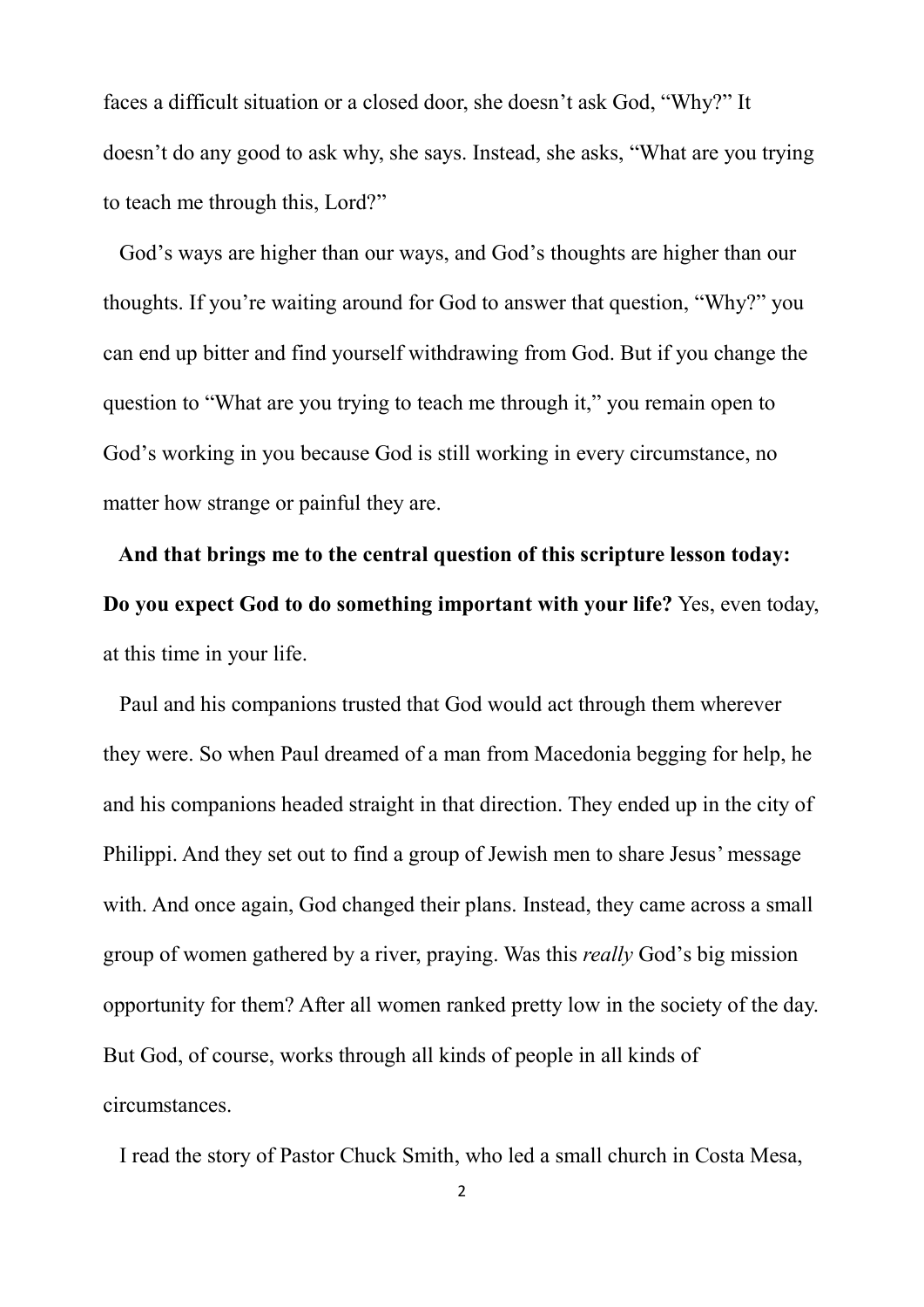California, back in the 1960s. It was located very near a local beach. Pastor Smith noticed that a number of young people began attending the church, some of whom hadn't been in a church before. One thing stood out. They most certainly didn't know anything about dressing in your "Sunday best." In fact, many of them came directly from the beach to the church on Sunday morning; some even walked in without shirts or shoes. This wouldn't have been a problem, except that the beach had oil deposits in the sand, and oil clung to their bare feet. A few longtime members of the church got upset when these young people tracked oil on the church's beautiful carpet.

 One Sunday, Pastor Smith got to church and found a sign on the door that said, "Shirts and shoes please." He saw that sign and he thought, "they're going to fell like they aren't wanted here and they very likely won't be back after that kind of a greeting.

 Think about that for a moment. What barriers do we place between God and the people around us? What limits do we place on God's work? Paul and his companions were committed to preaching the good news of Jesus Christ—to Jewish men. Did God really divert them from their grand missionary journey so that they could preach to a group of women? At least one of them, a woman named Lydia, wasn't even Jewish. Was this unexpected—and maybe uncomfortable—situation really an opportunity from God? Evidently, Paul and Silas and Timothy thought so. They sat down and began to speak to the women. And the Lord opened the heart of Lydia; she and her entire household were

3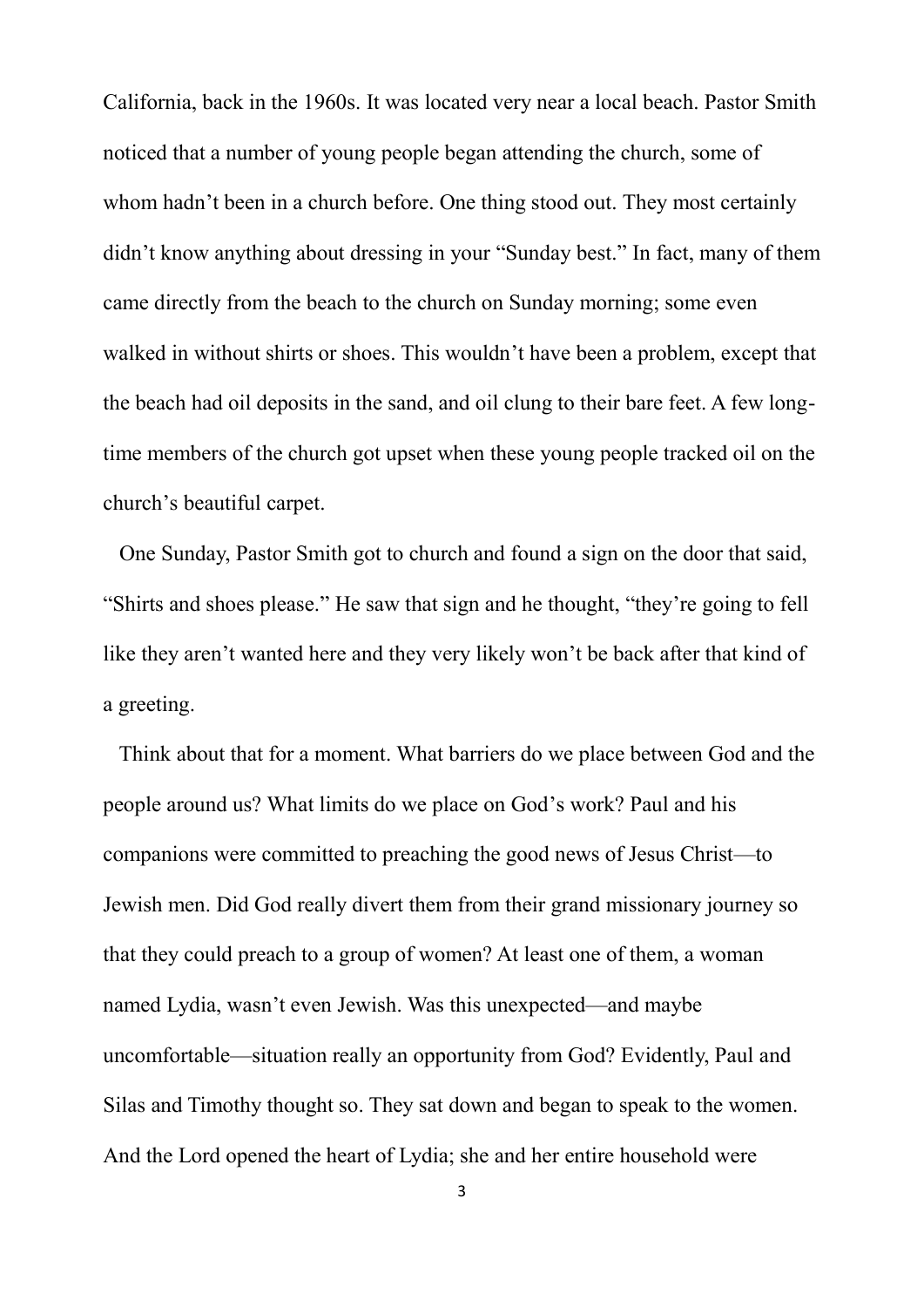baptized that day. But that's not the end of the story.

 Back to Pastor Smith and his church's oily carpets for a moment. Smith called a meeting of the church leaders that day. And those leaders caught a vision of what God could do in and through them if they eliminated their barriers and welcomed these young people without reservation to their church. They decided that if they had to tear out the pews and rip up the carpets to make those young people feel welcome, they would do it.

 And that's what happened. They made their sanctuary "beach friendly." And it seems that God brought revival of sorts for that little church. They attracted more and more young people, and their congregation grew in vitality. The culture of that church changed but because they welcomed it, God was able to do this work and the newcomers received the word of God.

 **And that brings me to the final question for this morning, will we obey God's calling whether we understand it or not?** Remember that we are God's partners in the healing and salvation of the world, in spreading the good news of Jesus Christ.

 One of my favorite passages of Scripture is 2 Corinthians 5:20, "**We are therefore Christ's ambassadors, as though God were making his appeal through us. We implore you on Christ's behalf: Be reconciled to God."**

 You see, God can't do much without the full commitment of his people and his people must see every moment of their lives as an opportunity to do the work of Jesus. There's a quote that I've seen every so often, maybe you have too, "Those